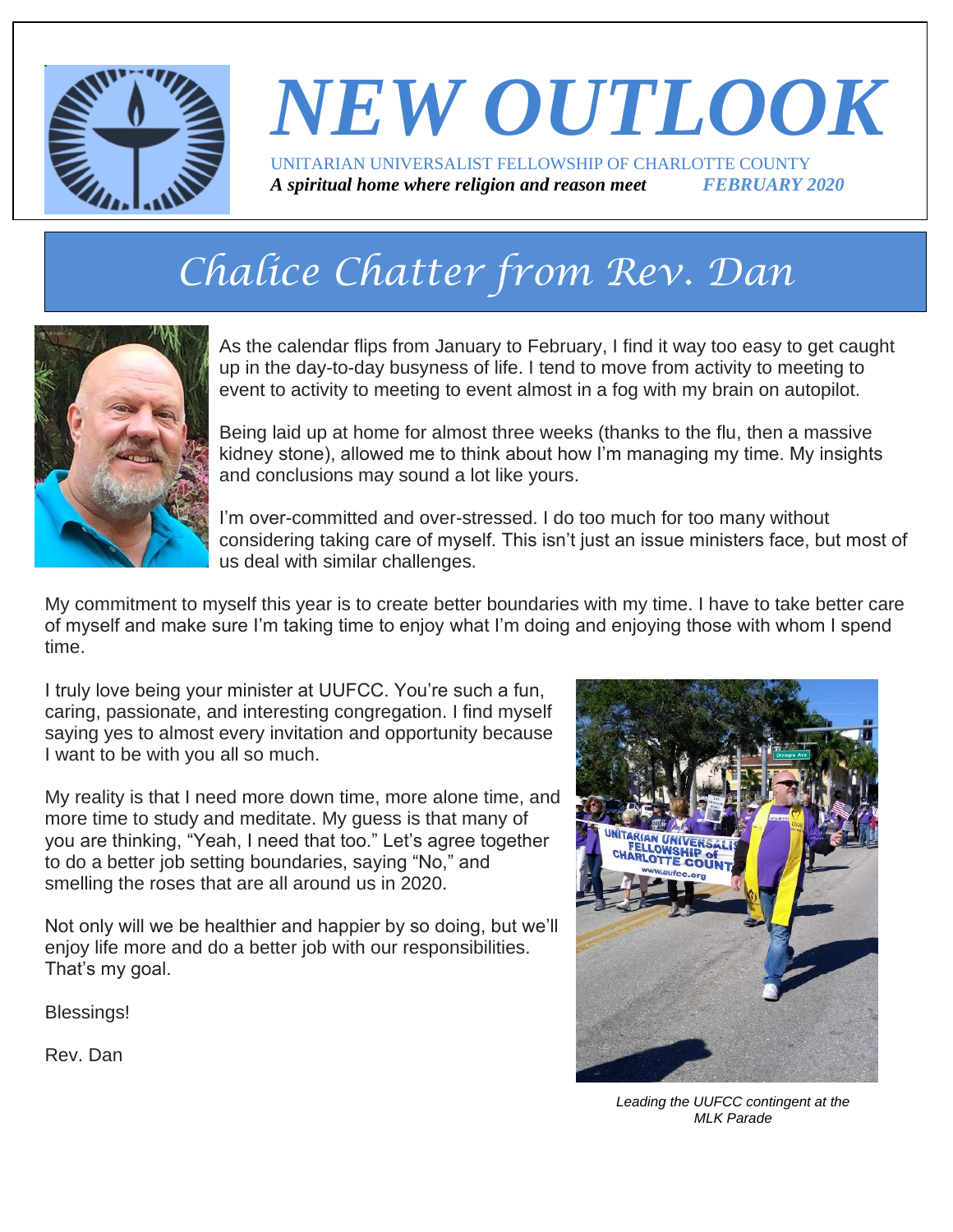

### Dear Ones

This month my letter focuses on our upcoming annual operating pledge drive. This year's theme is **"Growing Together in Community**.**"** The kick-off will occur during the service on Sunday, March 1<sup>st</sup> and conclude on Sunday, March 22<sup>nd</sup>. During these three short weeks, we need to raise a **minimum of \$120,000** from our members and friends. It is very important that we meet this goal in a timely manner. We will vote on a 2020-2021 budget at our annual

meeting on Sunday, March 29<sup>th</sup>. It is necessary to confirm that there will be funds to cover our operating expenses during the next year. Your pledges will provide this confirmation.

As you are probably aware, the UUFCC Board of Trustees entered into a two-year contract with Rev. Dan Lambert on October 1, 2019. At the time of this agreement, we imagined how this contractual relationship could grow into a full time settled ministry. Our imaginings will only become reality if we increase our giving by a minimum of \$15,000 for the next two years.

The Stewardship Committee has requested that I discuss how the campaign will be structured. Members are Gudrun Matthaus, Ken Brennen, Alice Clattenburg, Rev. Dan Lambert, Tom Deuley and me.

As in previous years, you will receive a pledge packet as you enter the Fellowship on March 1<sup>st</sup>. It will include three budgets for 2020-21. The first is a survival budget which requires \$120,000 in pledges. The second budget, requiring \$135,000 in pledges, will enable us to enrich our programs and grow. The third, an aspirational budget, would require \$150,000 in pledges. This level of giving would enable dreams to come true.

In the packet there will also be letters from me and Rev. Dan, a pledge form stressing the advantages of direct auto payments, UUA giving guidelines, and a return envelope.

Following the service on March  $1<sup>st</sup>$ , we will celebrate our anticipated success with a very special potluck. The special food comes from you and the music will be provided by the grooving DJ, Katy Brown. In other words, we are going to party because we **will** meet our goal!

Please attend the service on March 1<sup>st</sup> but if you cannot, we will mail your packet on March  $2^{nd}$ . Let's make this pledge drive short and sweet.

Another area that needs to be brought to the community's attention is the need for a program council. This group will be made up of the chairs or designated representatives from each UUFCC Committee. Regular meetings would provide excellent opportunities to share goals, successes and needs. These gatherings can also provide opportunities to deal with scheduling problems.

However, the most important purposes of the council are evaluative. They would determine if we are living our mission. Our current Mission Statement reads:*UUFCC is a liberal religious community committed to diversity and social justice; where spirituality, reason, compassion, service and fellowship meet.*

The program council would also be a dream team, creating visions that directly reflect our mission. From these visions, measurable goals will develop and become realities. Then the process starts again. Pretty cool!

In faith and gratitude,

Dennis G. Shaw, President UUFCC Board of Trustees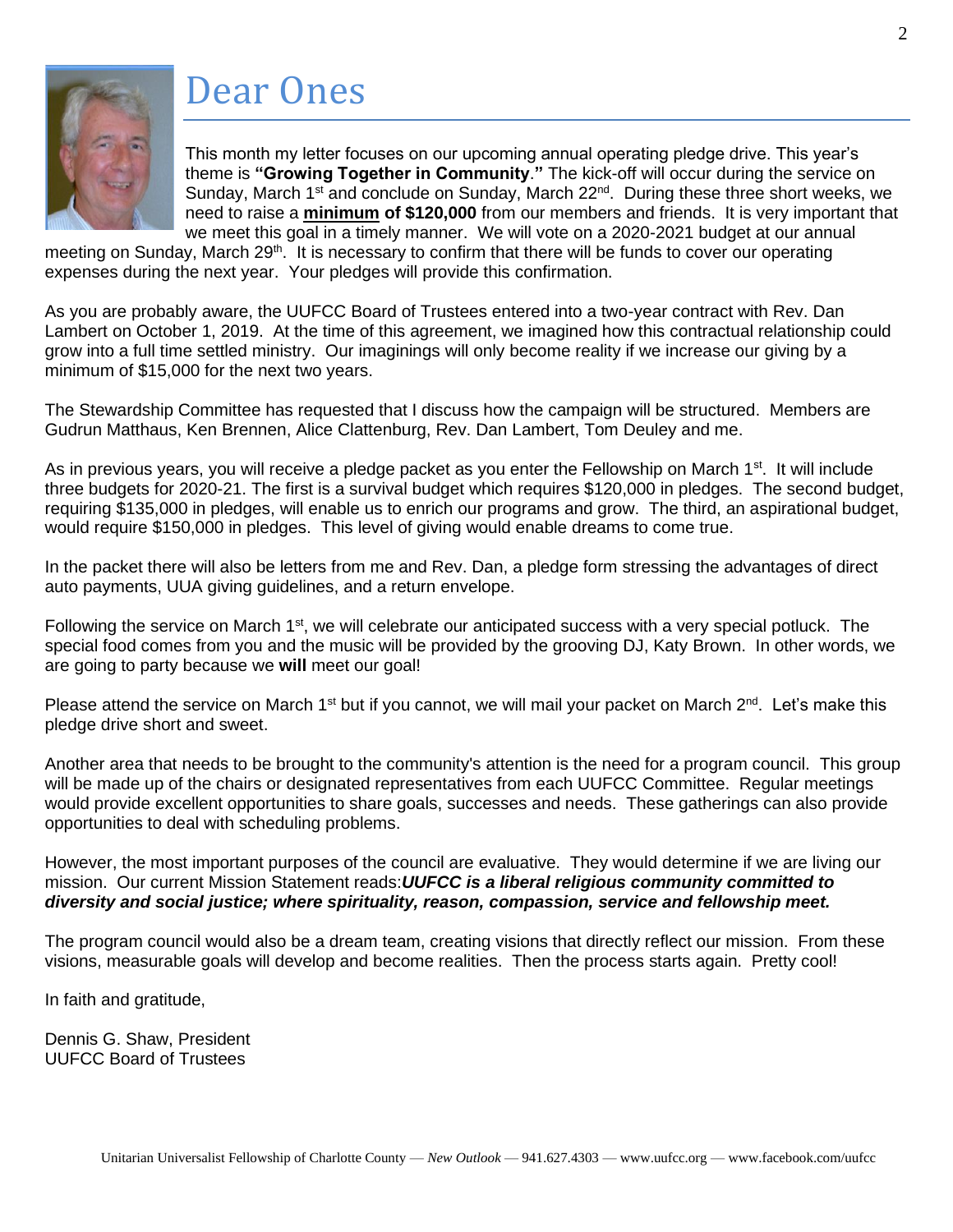# *Many Paths…*

#### **Sundays**

**9:00 a.m.** Conversation Among Friends **10:30 a.m.** – Worship Service Coffee Hour following Worship Potluck Lunch on first Sunday

#### **Meditation and Buddhist Discussion Group**

#### **Thursday nights, 5 - 6:00 pm**

 $\overline{a}$ Each evening we begin with a discussion and end with a period of meditation. All are welcome to attend.

*Sunday Services* 

Unitarian Universalist congregations affirm and promote seven Principles, which we hold as strong values and moral guides. We live out these Principles within a "living tradition" of wisdom and spirituality, drawn from [sources](https://www.uua.org/beliefs/what-we-believe/sources) as diverse as science, poetry, scripture, and personal experience.

As Rev. Barbara Wells ten Hove explains, "The Principles are not dogma or doctrine, but rather a guide for those of us who choose to join and participate in Unitarian Universalist religious communities." (from the UUA website)

Rev. Dan continues a sermon series that allows us to take a "deep dive" into each of the principles, one per week.



## *Feb. 2 – Principle 3*

Acceptance of one another and encouragement to spiritual growth in our congregations

## *Feb. 9 – Principle 4*

A free and responsible search for truth and meaning

#### *Feb. 16 – Principle 5*

The right of conscience and the use of the democratic process within our congregations and in society at large

#### *Feb. 23 – Principle 6*

The goal of world community with peace, liberty, and justice for all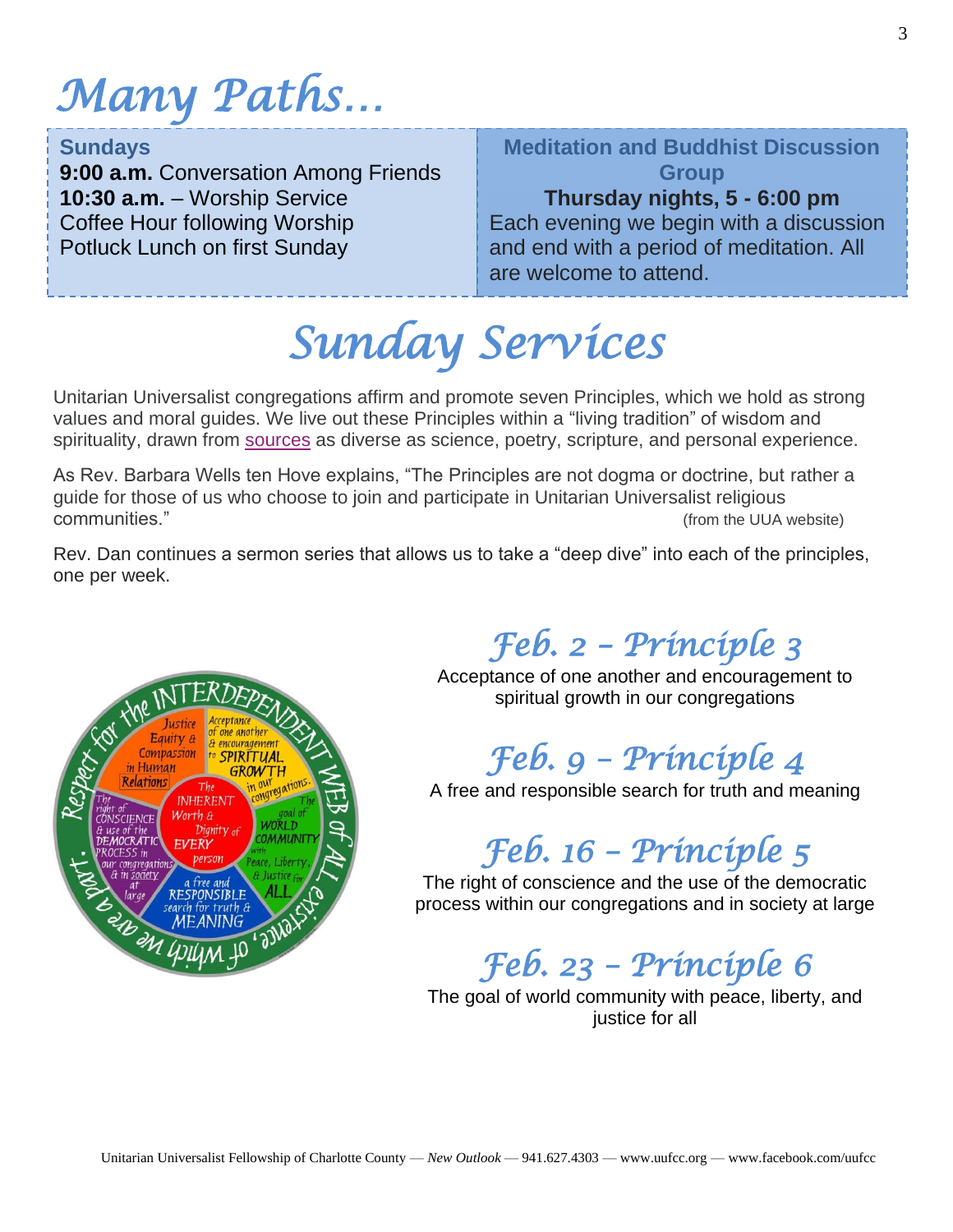## Message from the Treasurer



These are exciting times at UUFCC. It has been wonderful to feel the new energy of a fulltime minister after so many months on our own. I think we did a great job hanging in there without one, but am grateful that Rev. Dan has joined us, and excited to see what the new year brings.

I am happy to tell you that the current state of our UUFCC finances is excellent, and that all of our accounts have healthy balances. In addition to our operating account, we have two investment accounts (one capital, one reserve) that have shown good growth over the past year. As of the end of December, we have received 75% of the amount pledged, which is right on track. We still have our major fundraising events in front of us – the service auction and the rummage sale. Please support these two events since we depend on these to make ends meet. Besides, they are a lot of fun!

The finance committee is meeting this month to start planning for next year. Now that we have a full-time minister, our financial needs have increased. We also have many ideas for improving our facility and making room for an expanding congregation, all part of our long-term financial strategy. Up next: preparing and vetting the 20/21 budget in preparation for the annual meeting at the end of March. Anyone who would like to be part of this process is welcome. Our next meeting is January 30th at 10 a.m.

By now you should have received a letter summarizing your pledge submittals for this Fiscal Year (April 1 2019 – March 31<sup>st</sup> 2020). We did not send out letters for the calendar year this year because as you may remember, the 2018 tax law nearly doubled the standard deduction. Because of this change, it no longer makes sense for most taxpayers to itemize.

If you do want a calculation of the calendar year total, please contact Mary Jane Williams in the office and she will provide you a copy. We are happy that the new pledge data base we implemented over the past six months has improved the ease and accuracy of the tracking process.

As the new Fiscal Year approaches and we start considering our 2020/21 pledges, I want to remind you that there is a mechanism to still deduct charitable donations by taking advantage of qualified charitable distributions (QCDs). This applies to those of you that have IRAs as part of a retirement portfolio. You need to be at least 70½ years old when the QCD is requested. Using a QCD allows use of part or all of your current year's Required Minimum Distribution (RMD) from an IRA or an inherited IRA to donate to charitable organizations tax free. The amount gifted with a QCD reduces your taxable income for the year, and allows you to potentially give more to your favorite non-profits like UUFCC! QCDs could also keep you in a lower tax bracket, reduce taxes on your Social Security benefits, and reduce your exposure to the Medicare surtax. If this scenario applies to you, I encourage you to discuss with your accountant or tax advisor to see if it is something you would like to consider doing this pledge year.

Lastly, I'd like to give a shout out to Linda Quinn for stepping in to help with the Treasurer's duties. She has been a life saver by filling in for me when I am gone and making sure there are volunteers to count the collections every Sunday. Thanks to all those counters as well!

Unitarian Universalist Fellowship of Charlotte County — *New Outlook* — 941.627.4303 — www.uufcc.org — www.facebook.com/uufcc Thanks so much for your consistent generosity – it's what keeps the UUFCC doors open so we can gather in this warm and safe community and do the important work that we do. With respect and gratitude, Your Treasurer, Nancy Weaver [nancyxweaver@gmail.com,](mailto:nancyxweaver@gmail.com) 303-241-0309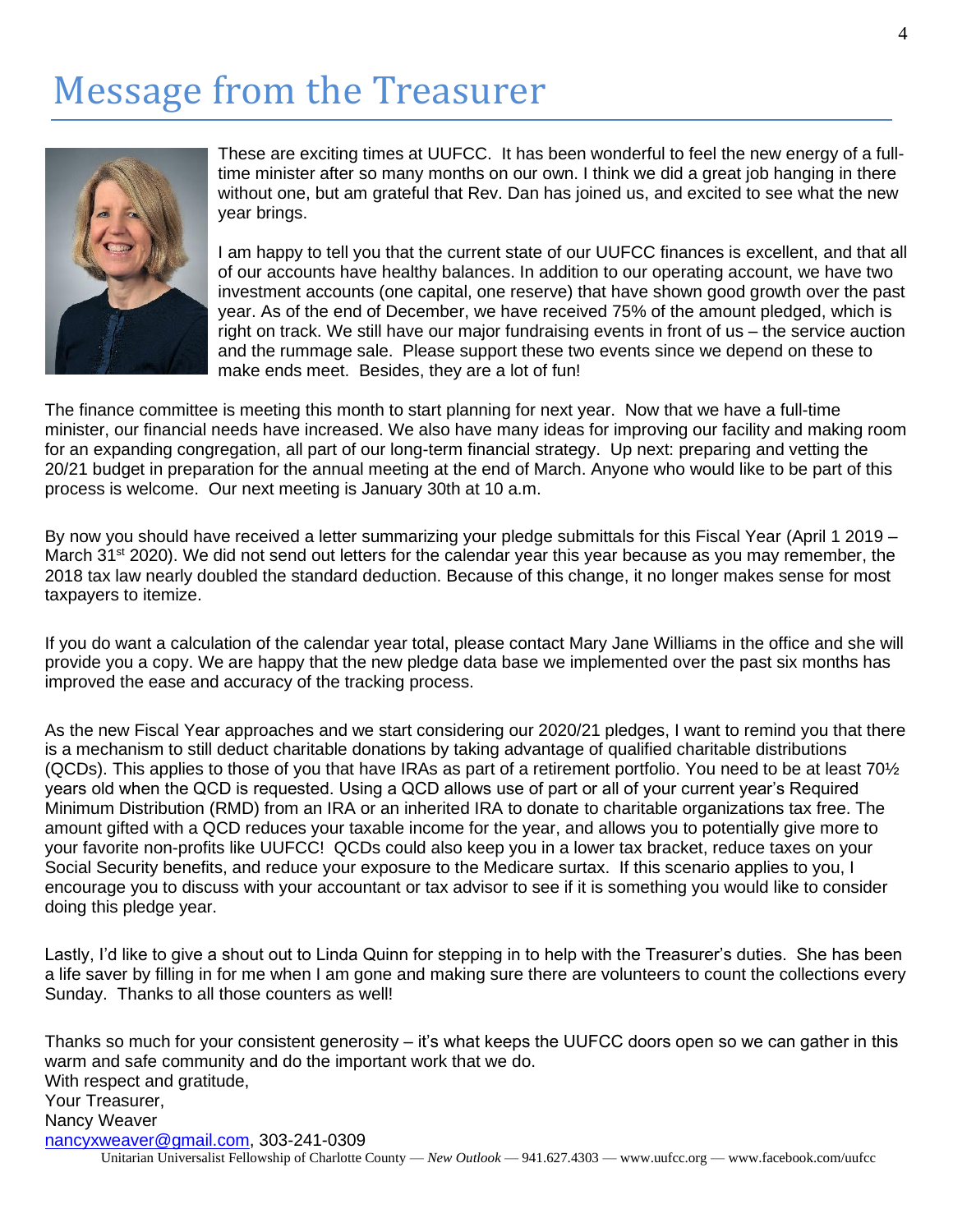# **Book Group Mary Jane Williams**

The Book Group meets at the UUFCC on the last Wednesday of the month October through May at 1:30 p.m. except for the November and December discussions which are combined. For further information contact Mary Jane Williams [maryjanewms@comcast.net.](mailto:maryjanewms@comcast.net)

If you would like to receive email notifications of future book choices and meeting reminders, please contact Mary Jane and you will be added to the group email list.

Please note the change in book selection for February 2020 from *White Fragility* by Robin D'Angelo to *Ella Minnow Pea* by Mark Dunn. The change was necessary due to a variety of future programming that will include discussions of the *White Fragility* book.



February  $26<sup>th</sup>$ , 1:30 p.m. *Ella Minnow Pea* by Mark Dunn (from book flap)

Ella Minnow Pea is a girl living happily on the fictional island of Nollop off the coast of South Carolina. Nollop was named after Nevin Nollop, author of the immortal pangram, \* "The quick brown fox jumps over the lazy dog." Now Ella finds herself acting to save her friends, family, and fellow citizens from the encroaching totalitarianism of the island's Council, which has banned the use of certain letters of the alphabet as they fall from a memorial statue of Nevin Nollop. As the letters progressively drop from the statue they also disappear from the novel. The result is both a hilarious and moving story of one girl's fight for freedom of expression, as well as a linguistic tour de force sure to delight word lovers everywhere.

\*pangram: a sentence or phrase that includes all the letters of the alphabet

**March 25** *A World Made New: Eleanor Roosevelt and The Universal Declaration of Human Rights* by Mary Ann Glendon

**April 29** *The Sandcastle Girls* by Chris Bohjalian

**May 27** To Be Announced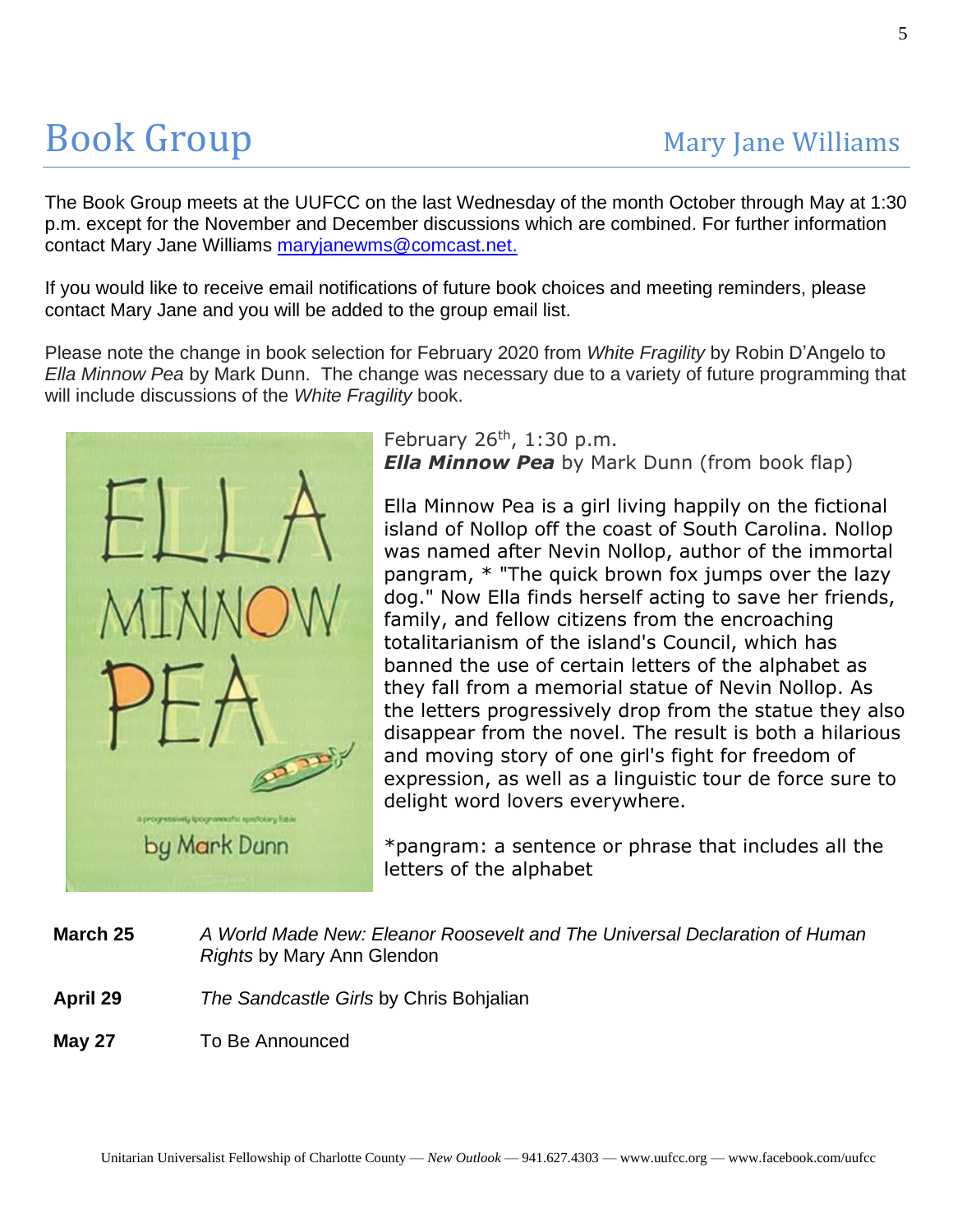## Service Auction

The 4<sup>th</sup> Annual Service Auction is February 8<sup>th</sup>, and it's not too late to reserve your ticket or to donate a service or items to the silent auction. There are so many possibilities for donations for both the oral and silent auctions. Think of what you do well – sewing and mending, cooking, gardening, organizing, shopping, baking – then decide how you want to share those talents with others in our community. What have you made that others might want - specialty cakes, new small household appliances, your handmade art? There are so many possibilities.

One new and exciting entry this year is an African photo safari. You and your partner or travel companion can win a 6-night stay at Zulu Nyala Heritage Safari Lodge or Tented Safari Camp.



The package includes:

•. 6-night stay for 2 people in a standard room. (Standard rooms can be upgraded to suites, please enquire when booking.) •3 meals per day (breakfast, lunch and dinner).

•2 game viewing activities per day on Zulu Nyala Game Reserve, with a host ranger who will assist you in the planning of your safari and activities during the day.

The package *excludes*: Airfare, airport transfers, drinks, laundry, telephone, excursions, any item of a personal nature and gratuity

\* The market value is \$5950 per couple.

\*. We have a minimum bid of \$2500 per couple.

\*. We will require 50% of the amount bid which is payable within a month after the event or a penalty fee might apply for late payment.

- NO booking will be confirmed unless payment has been received.
- \* Trip is valid for 2 years from the date of purchase.
- \* Trip is Non-Refundable.
- \*. The Fellowship gets one half of the bid

Go to [www.uufcc.net](http://www.uufcc.net/) to reserve tickets and make your donations. Laura Liermann and Fred Parmenter will be available shortly before and after the service each Sunday to assist you with completing these activities, get more information and reserve tickets.

You are also encouraged to go to local businesses you might frequent and ask for products that can be auctioned or gift certificates. Lorrie Douglas is coordinating this endeavor so if you want to know if a business has already donated, please let her know. You can also call her ( 734 846 0448) if you have gotten any donations.

Contact Kay Azar at [kayazar1@gmail.com](mailto:kayazar1@gmail.com) for more information. Can't wait to see you there!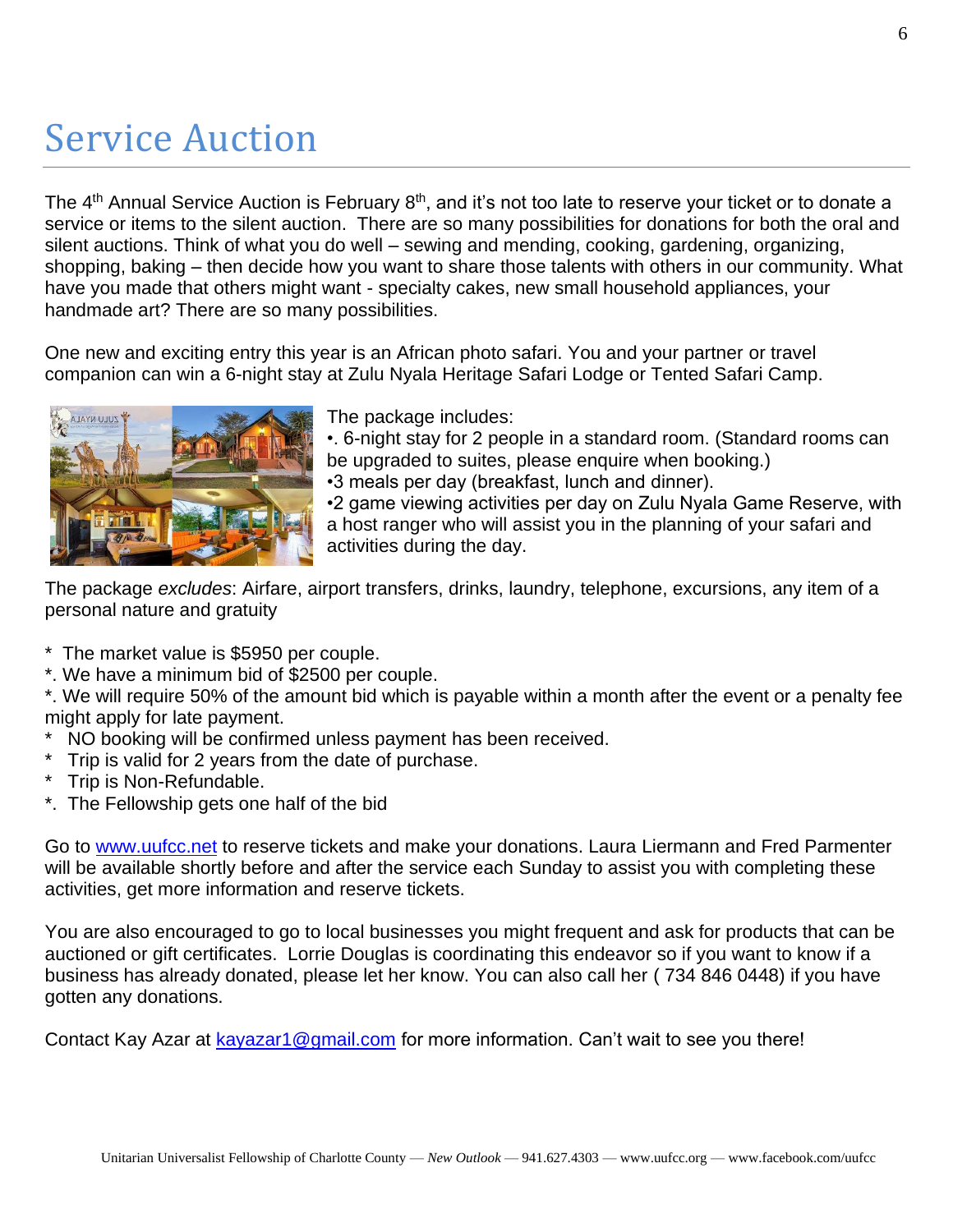# February Black History Month Film Festival

The Racial Justice Committee is again presenting 4 movies for the Black History month festival. The movies will be every Monday in February at the Mid County Library (near the Fellowship) at the corner of US 41 and Forrest Nelson Blvd. All movies start at 5:30 and are free to attend. This series is presented in partnership with the Mid County Library and The Blanchard House Museum. Discussion to follow each film. This year's selection includes:





**Feb. 3 – Get Out Feb. 10 – Loving Feb. 17 – Selma Feb. 24 – Suppressed: The Fight to Vote**



#### **You are invited to The Racial Monologues Stories from our Community**

#### **Saturday March 7, 2020 at 7pm Free & Open to the Public**

**Unitarian Universalist Fellowship of Charlotte County**

**THUR TRY NN I TAIN TAYY** 

**Our stories are written & performed by local community members**

**The Racial Monologues are produced by: The Racial Justice Committee of the Unitarian Universalist Fellowship of Charlotte County**

**Questions? Email: rmstories2020@gmail.com**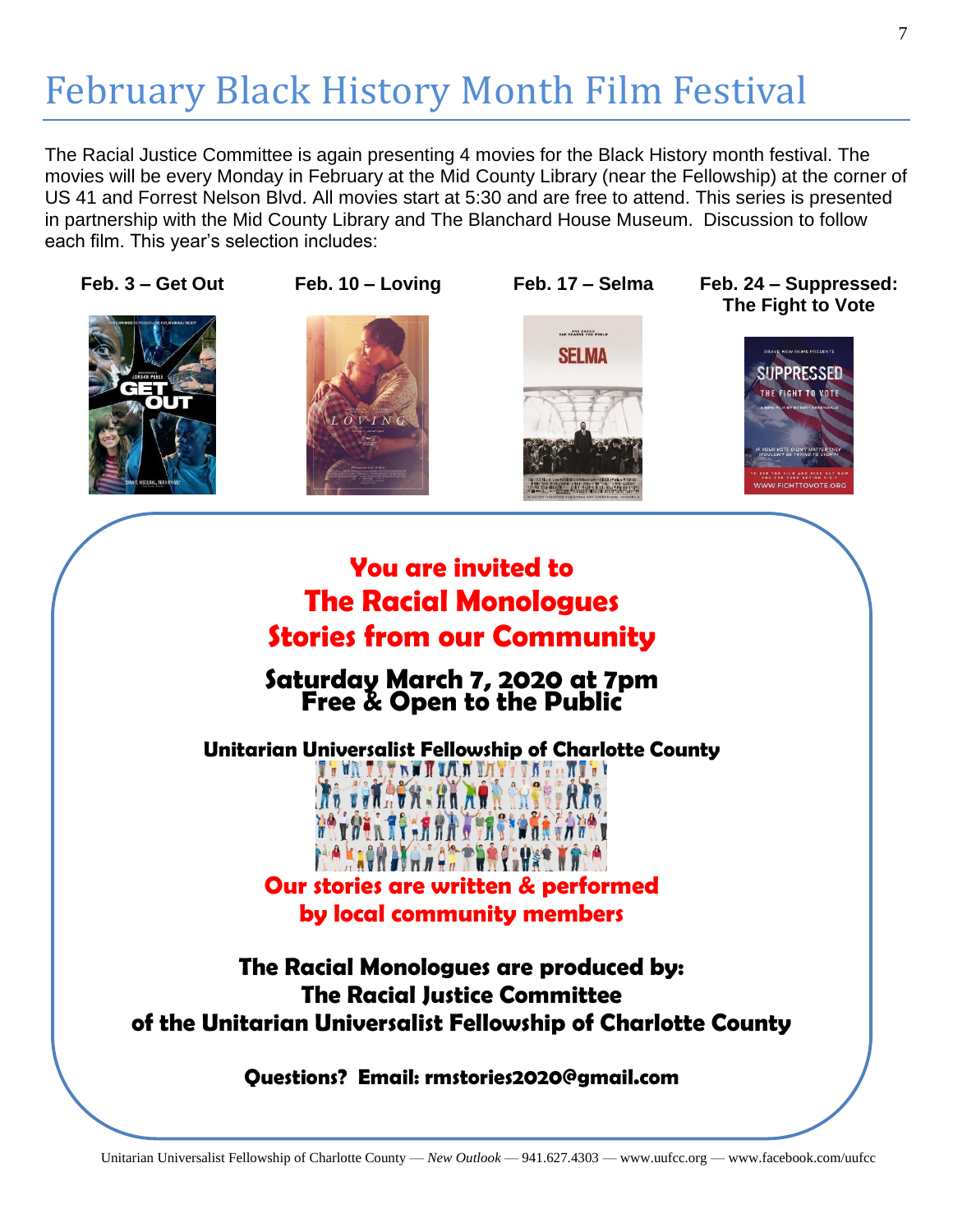

# New Art Exhibit at UUFCC

The new art exhibit for the month of February will feature 3 local artists, Betty Pritchard, Helga Weichselbaum and Linda Himes.

Dr. Betty Loftin Pritchard, a retired professor from Michigan's Grand Valley State University School of Arts and Sciences, pursued her art full time after retirement. Working in oils, watercolor and fabric, she paints a variety of subjects from still life to plein air, always intrigued by scenes with strong color and lights and shadows.

As a child in Austria, Vienna, pencil and paper were the favorite toys of Helga Weichselbaum. After retiring from a career as a mechanical engineer and computer graphic designer, she was free to pursue her passion for art. Studying painting in watercolor, acrylics and oil with local painters, Helga has joined plein air and portrait groups. Her subjects range from still life, portrait and plein air paintings. She has exhibited her work previously at the Visual Art Center in Punta Gorda winning several awards.

Also featured is the pottery of Linda Himes and Pamela Cox. Linda only recently began to pursue her interest in art after being disabled by a traumatic brain injury. After taking classes in handbuilding and wheel throwing, she fell in love with pottery. Pamela Cox has a BFA from Pensacola State College. A talented potter, Pam teaches handbuilding and wheel throwing as well as drawing at the Cultural Center in Port Charlotte.



Everyone is invited to a reception to meet the artists on Friday, February 14<sup>th</sup> from 4-6 pm.

## Vigil at Congressman Steube's Punta Gorda Office



A vigil calling for justice at the border has been arranged by a newly formed group*, The Coalition for Justice at the Border*, comprised of many like-minded local groups and individuals, including the Immigration Justice Committee of UUFCC. The vigil will be on Friday, February 7 from 5-6:30 PM, at Rep. Steube's local office, the Old Charlotte County Court House, 226 Taylor Road, Punta Gorda. The group is calling for ending the separation of families, allowing asylum seekers their "day in court," respecting those who have left home in search of better lives (as did many of our grandparents), and passing new and

fair immigration laws. They want to remind Congressman Steube that "…the moral test of a government is how they treat their children, their elderly, and their sick…"

Everyone is invited to join this vigil. For more information, call 941-764-5859.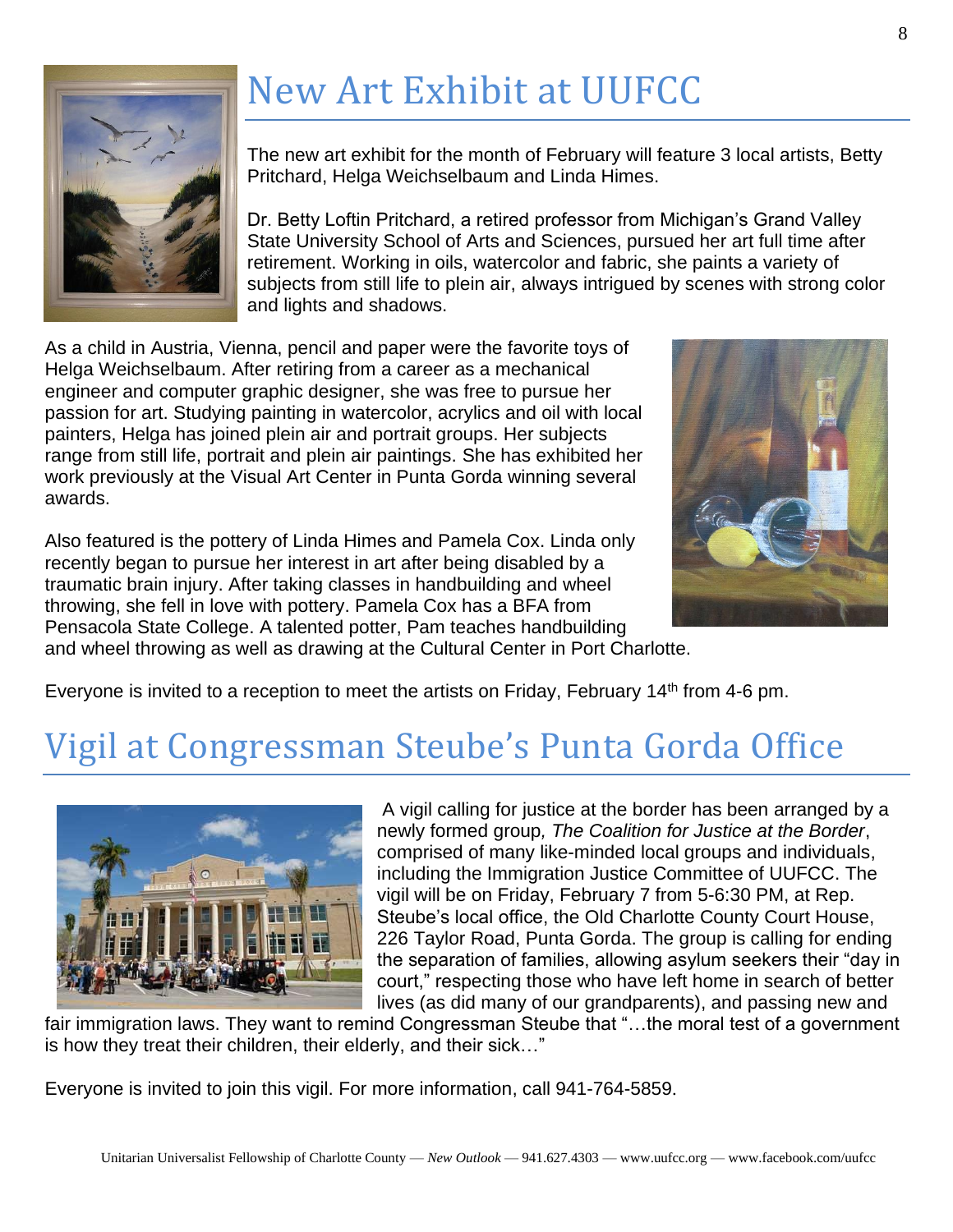#### You are invited to the world premiere of *Side by Side* **March 15 at noon, UUFCC**



Produced from 550+ hours video recorded over the last 35 years, the **Side by Side** tells the story from infancy to adulthood of a unique individual living with Cerebral Palsy. The film captures the ups and downs, milestones and challenges, smiles and tears, and significant relationships of Micah Sage Bea-Taylor, son of father/filmmaker Ron Taylor who will be in person at the film.

Recent interviews with family members, caregivers and teachers provide narrative commentaries that 'look back' at their work with Micah and the insights and understandings that they gained from his impact upon their lives and careers. Soon to be released to television and educational venues, Ron welcomes your feedback.

In telling his son's story with intimacy and mastery, Ron is also telling the story of society's many new nurturing techniques that engage, include, and provide reciprocal benefits to caregivers and personcentered education for all. Ron is also telling the story of his lessons for nurturing a greater humanity.

#### Conscious Dance is Rich and Nourishing in February

#### **February 5 and 19, 4:15 set-up, Dance 4:30-5:30**

I have been teaching a wide variety of Improvisational Dance forms since 1988 and it is a joy to be sharing some of my most recent creative explorations through Conscious Dance at the UU. This month we will gather Wednesdays February 5 and February 19 to move from the inspiration of the 6<sup>th</sup> and 7<sup>th</sup> Chakras. The Chakras are energy centers along the midline of our bodies, and they are interpreted differently through various lineages.



In the system that I have studied the  $6<sup>th</sup>$  chakra corresponds to the third eye/forehead region and is all about wisdom, inner guidance, and creativity. The symbol is called, "Ajna" and when in balance we have clarity, vision, wisdom good memory and good dream recall. This will be our inspiration for February 5.

On February 19, we come to the crown chakra, Sahasrara, and when the  $7<sup>th</sup>$  chakra is in balance we are able to perceive, analyze and assimilate new information. We are openminded and spiritually connected. Sounds wonderful, right?



The classes are all accompanied by an eclectic music playlist. Please explore with us and enjoy trying something completely new.

#### *Samara Michaelson*